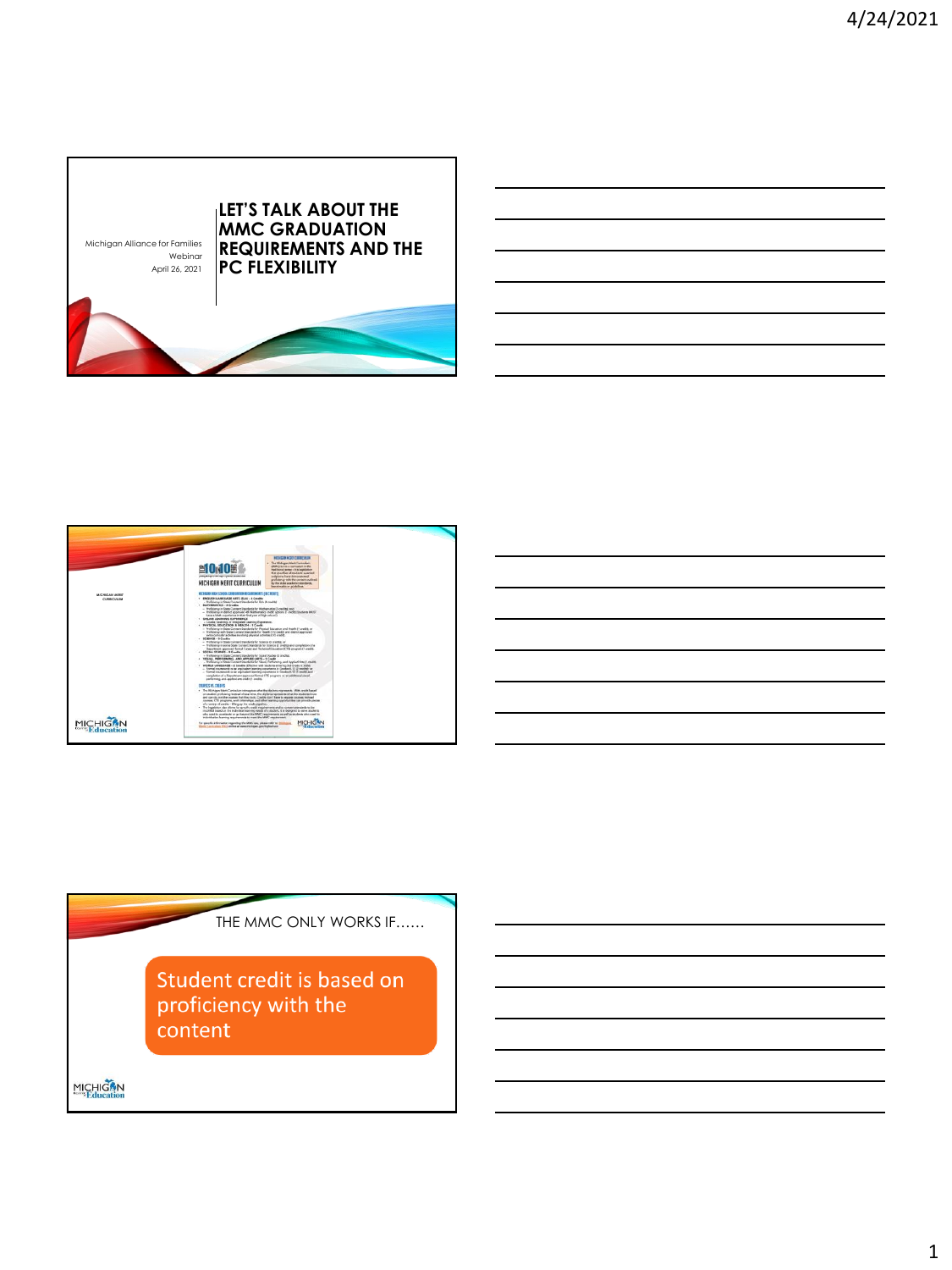



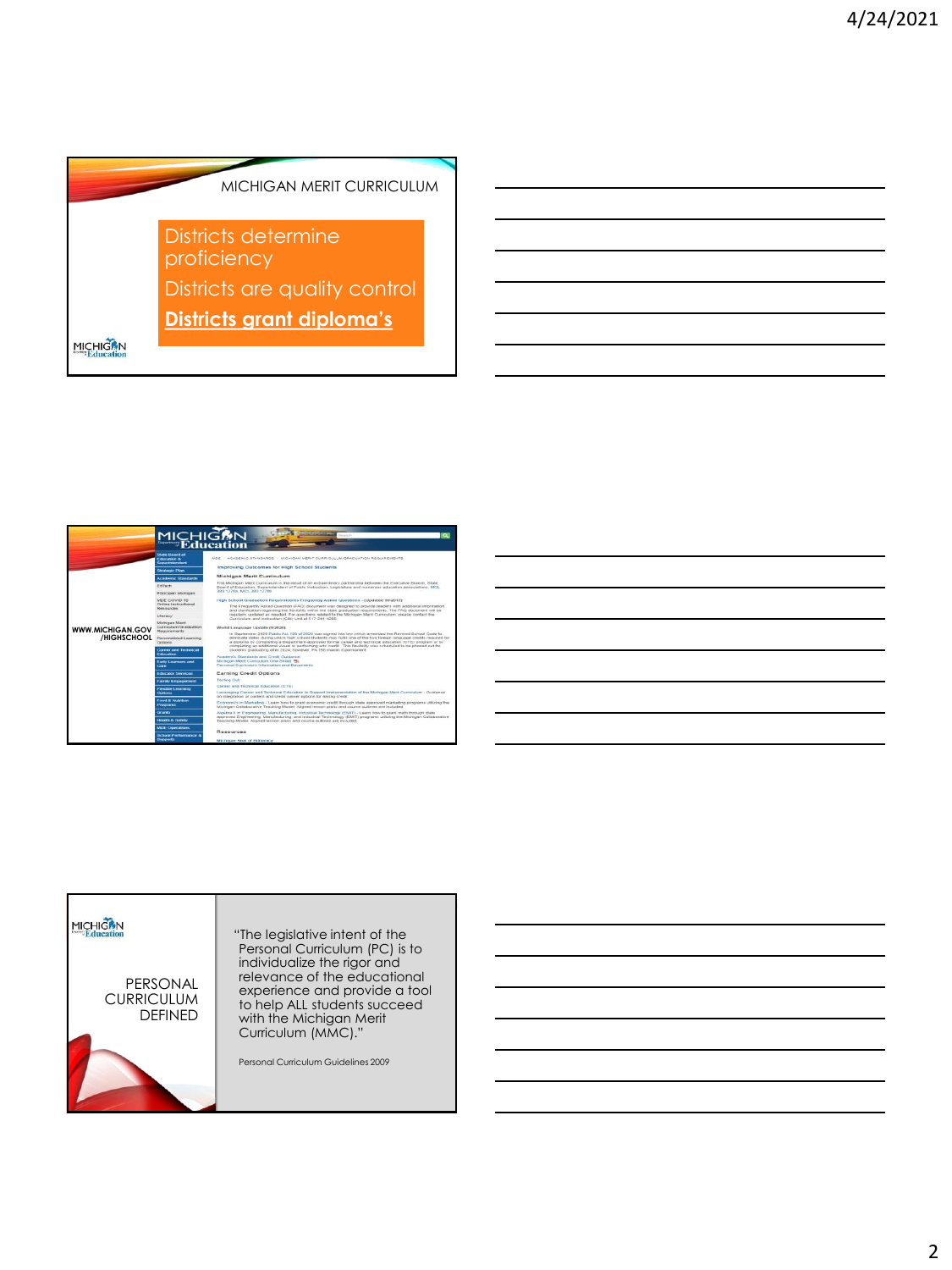



**Diploma or Certificate of Completion**

MICHIGAN

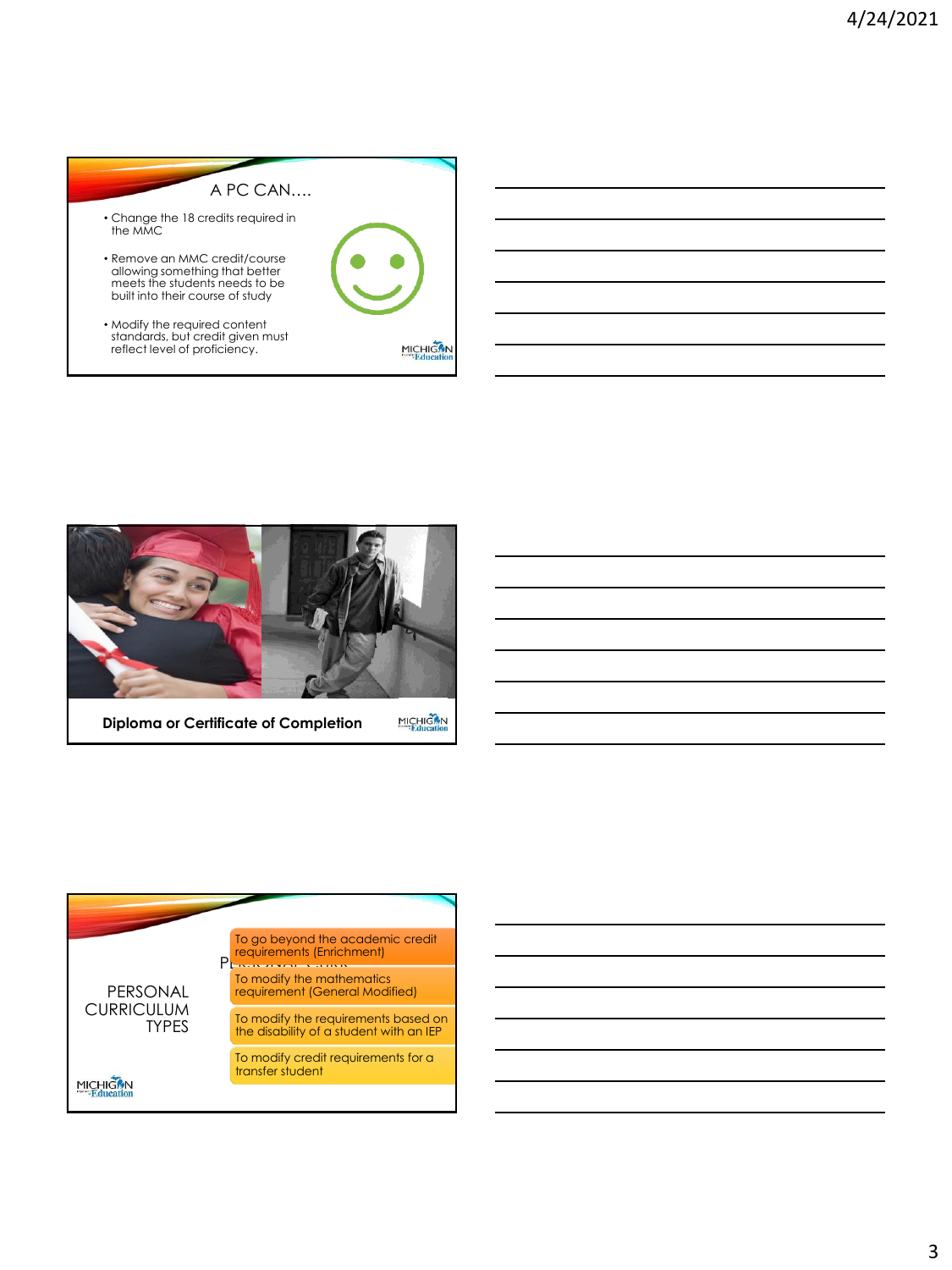### **PC TYPE #1**: ENRICHMENT

- To go beyond the academic requirements by substituting 1 credit of the following for additional course work in the core content areas:
	- Visual, Performing and Applied Arts credit
	- PE/Health
	- Social studies credit (excluding Civics)

MICHIGAN

### **TYPE #1**: ENRICHMENT USING CTE

- •Students may substitute, upon completion (be a COMPLETER), a state approved formal Career and Technical Education (CTE) program for:
- •1 credit of social studies and/or,
- •1 credit of health and physical education and/or
- •1 credit of VPAA

MICHIGAN

### **PC TYPE #2**: GENERAL MODIFIED (MATH)

- Remember the MMC math requirement =4 credits • This type of PC will modify the following component of the math requirement by .5 credits
- "*Students must earn at least 3 credits in mathematics that are aligned with subject area standards approved by the State Board"*
- With a PC in place, students must earn 3.5 math credits overall and take a math or math-related experience in one of their final two years
- Most typically done by reducing Algebra II by .5 credits

MICHIGAN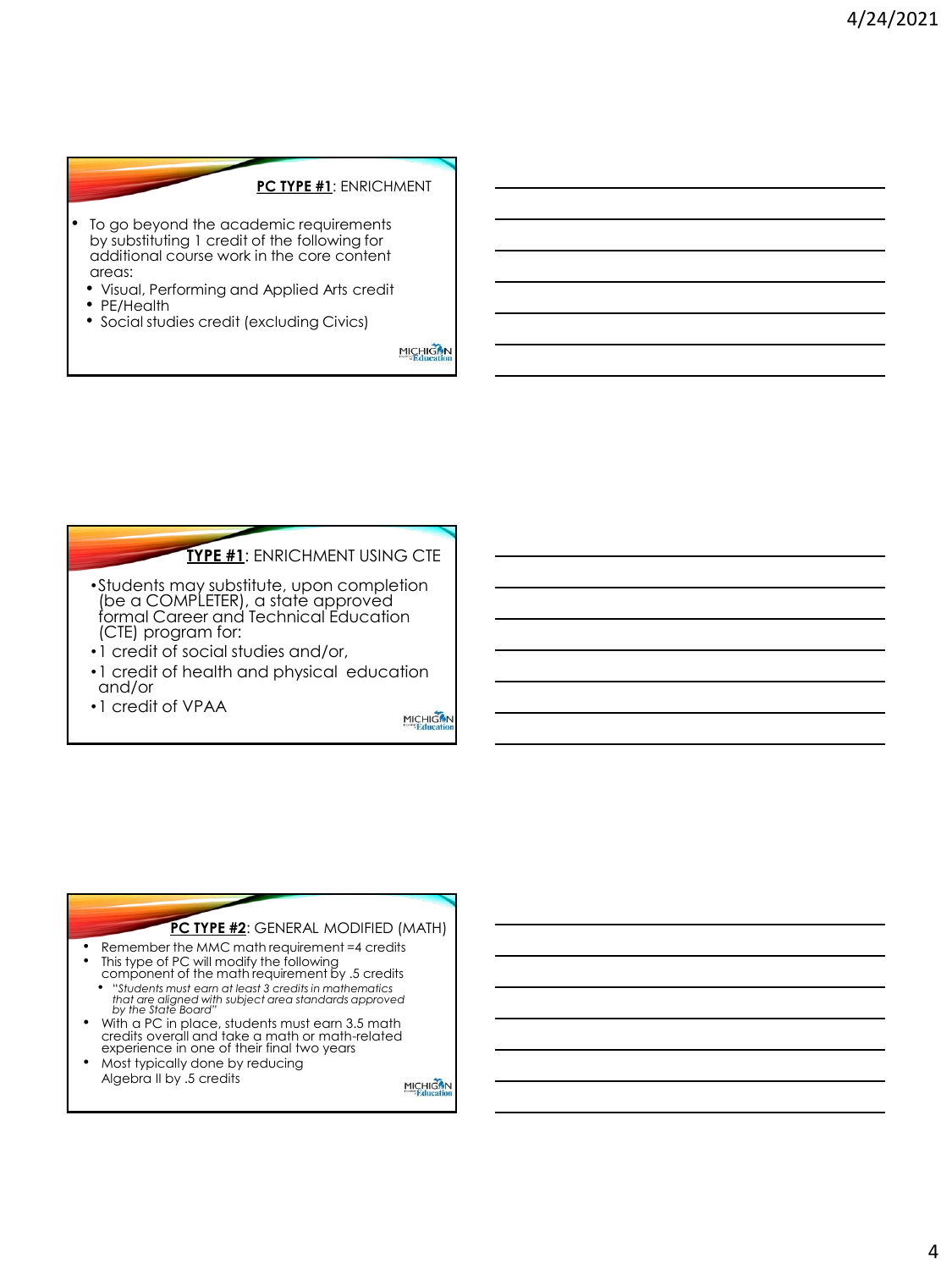# **PC TYPE #3**: STUDENTS WITH IEP'S

- To modify based on the needs of a student with an IEP
- Allows modifications to any MMC requirement<br>due to the impact their disability has on<br>accessing or demonstrating proficiency in<br>meeting expectations<br>Must align IEP, transition plan, and EDP while<br>keeping the MMC relevant
- 





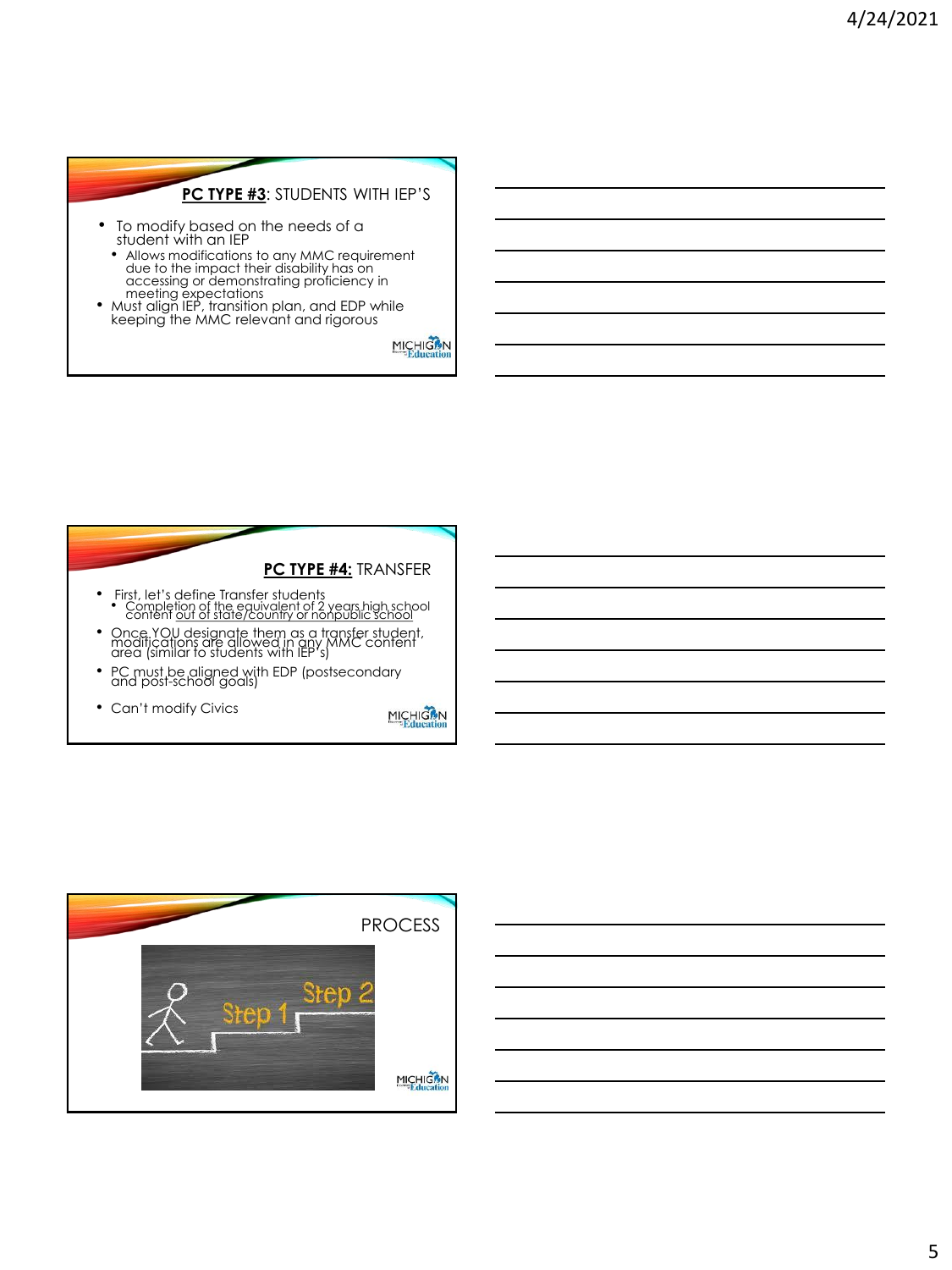# DO WE HAVE A PROCESS?

- School Board
- District
- Building/High School
- PC Committee
- Academic teacher
- Parent/guardian
- Student

MICHIGAN

MUST DO'S

#### • Create local policy/procedure and communicate system wide because:

- When a PC is requested, one MUST be developed
- Written annual notice and website visibility is mandated
- A team is required which must include a parent, student, counselor or teacher, and special education representative (If IEP)
- PC must be approved by Supt or Designee after being developed, before implementation
- Parents must approve PC

MICHIGAT

## SHOULD DO'S

- PC Request Form
	- In office, online, easily accessible
- PC Forms
- Should include student info, post-school pathway, modifications, and sign-off by parents (more on this to come) • PC Record keeping protocol
- Annual Update of PC
- - If student has IEP, this would align with transition plan update • PC should be easily amendableMICHIGAN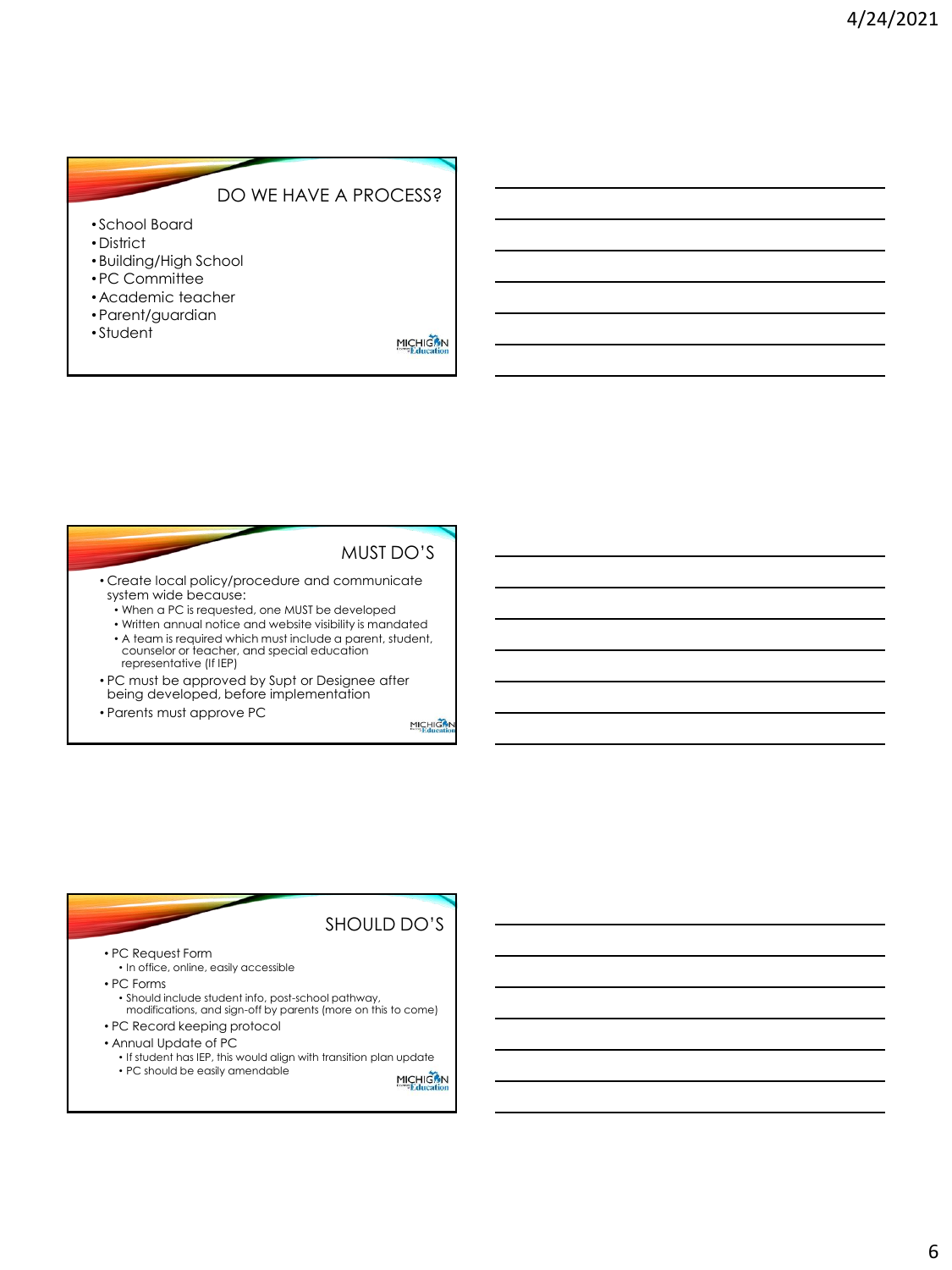### COMMUNICATE TO PARENTS/FAMILIES

- PC's DO NOT transfer…anywhere
- A PC requires district approval and there is no "grievance process" therefore they should be written to include as much of the MMC as possible, not requesting excessive modifications
- State testing scores "could" be lower if a student has PC modifications
- If students change their mind during HS on post-school goals it could void the PC and could mean extra time in HS to complete MMC MICHIGAN<br>Education
- They must agree to any modifications

#### SCENARIO: JENNIFER

- Jennifer is a 10<sup>th</sup> grader who receives special education services due to her certification as a student with a disability in math.
- Parents requested a PC to modify both Geometry and Algebra II, reducing the math requirement from 4 credits to 2 credits.
- She has taken Algebra I with accommodations and support per her IEP, but she has failed once and is currently failing in her 2nd attempt.
- According to Jennifer's EDP and transition plan she wants to become a Child Care Provider after high school.
- Jennifer is barely passing most of her other courses.

MICHIGAN<br>Education

### SCENARIO: RYAN

 $\bullet$  Ryan in starting his 11<sup>th</sup> grade year in the fall, he has an IEP and qualifies in both reading and math.

- He wants to be a chef and own a restaurant one day.
- Ryan hopes to enroll in the culinary arts sequence through CTE his last two years of HS.
- Ryan hasn't earned any world language credits due to the extra support needed in ELA and math.
- Ryan's special education case manager has requested a PC to modify the world language requirement to make room in his day for CTE. This request is to modify the 2-credit requirement, changing it to 0 credits.

MICHICAN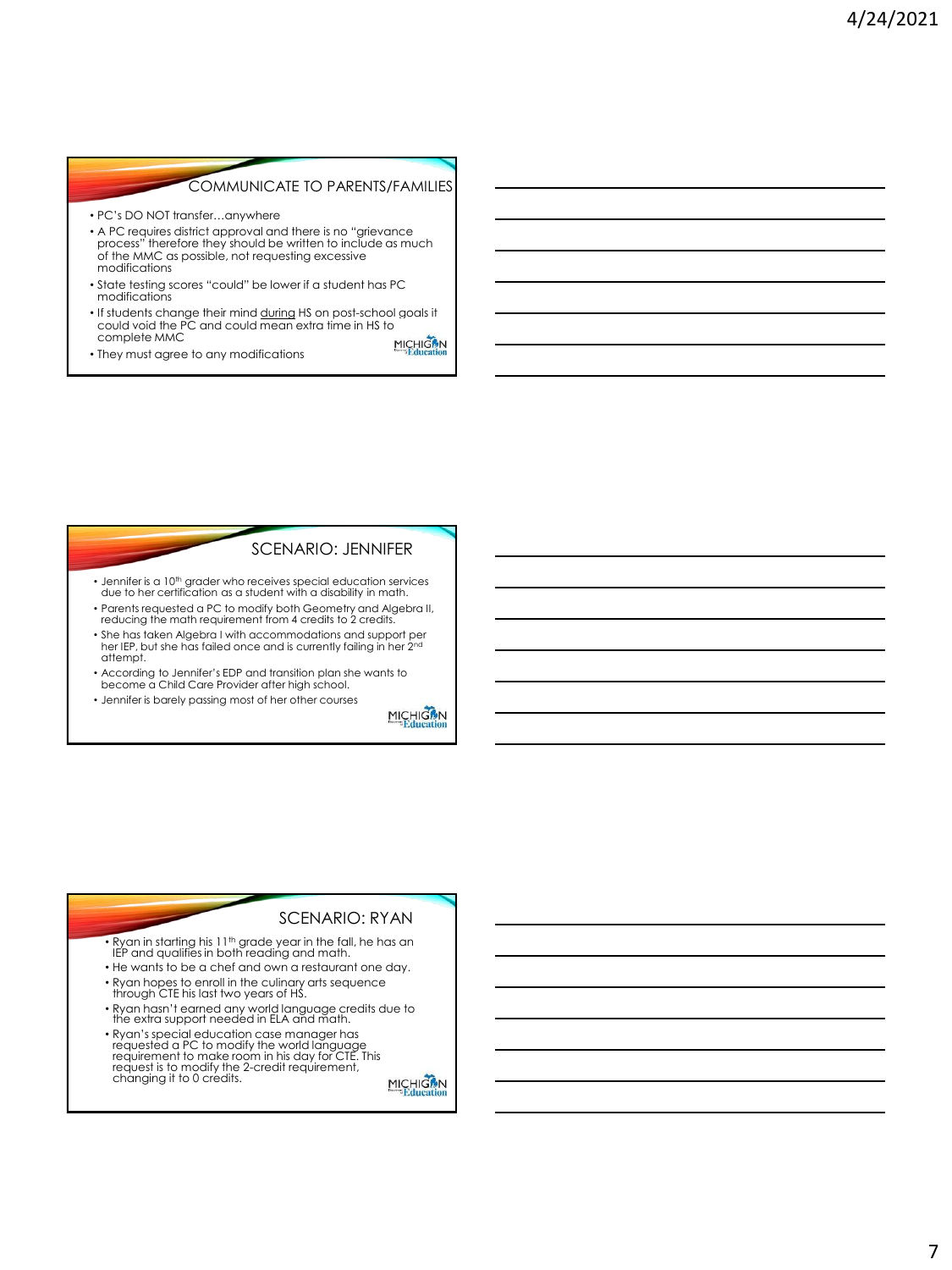## SCENARIO: JOSH

- Josh has a cognitive impairment and is in 12<sup>th</sup> grade.
- He spends half of the day in a CI room for core academics and the<br>offer half of the day he attends a CTE employability program, he will<br>not be a "completer".<br>• Math functioning-9th percentile, currently working on single
	-
- 
- 
- ELA functioning-s-loth<sup>th</sup> percentile, currently reading level 3 books<br>• He has been on a certificate of completion pathway since 6<sup>th</sup> grade.<br>• Fecusing on functional learning.<br>• Josh's parents learned about the PC and
- He has earned 3 Social studies, 1 PE/Health, and 1 arts credit. Based on his TP, Josh wants to mow lawns and work at his parent's business.

MICHIGAN<br>Education

### SCENARIO: BETH

- Beth is a general education student about halfway though her 11<sup>th</sup> grade year.
- She is failing algebra II and received a D in both algebra and geometry. She also passed her non-math courses with A's and B's.
- The math teacher has concerns and suggests a PC for the second half of algebra II, modifying her MMC math requirement from 4 to 3.5.
- Beth is undecided on her post-school plans but does want to go to college.
- Beth scored well below proficient on the math portion of the PSAT last year. **MICHIGAN**

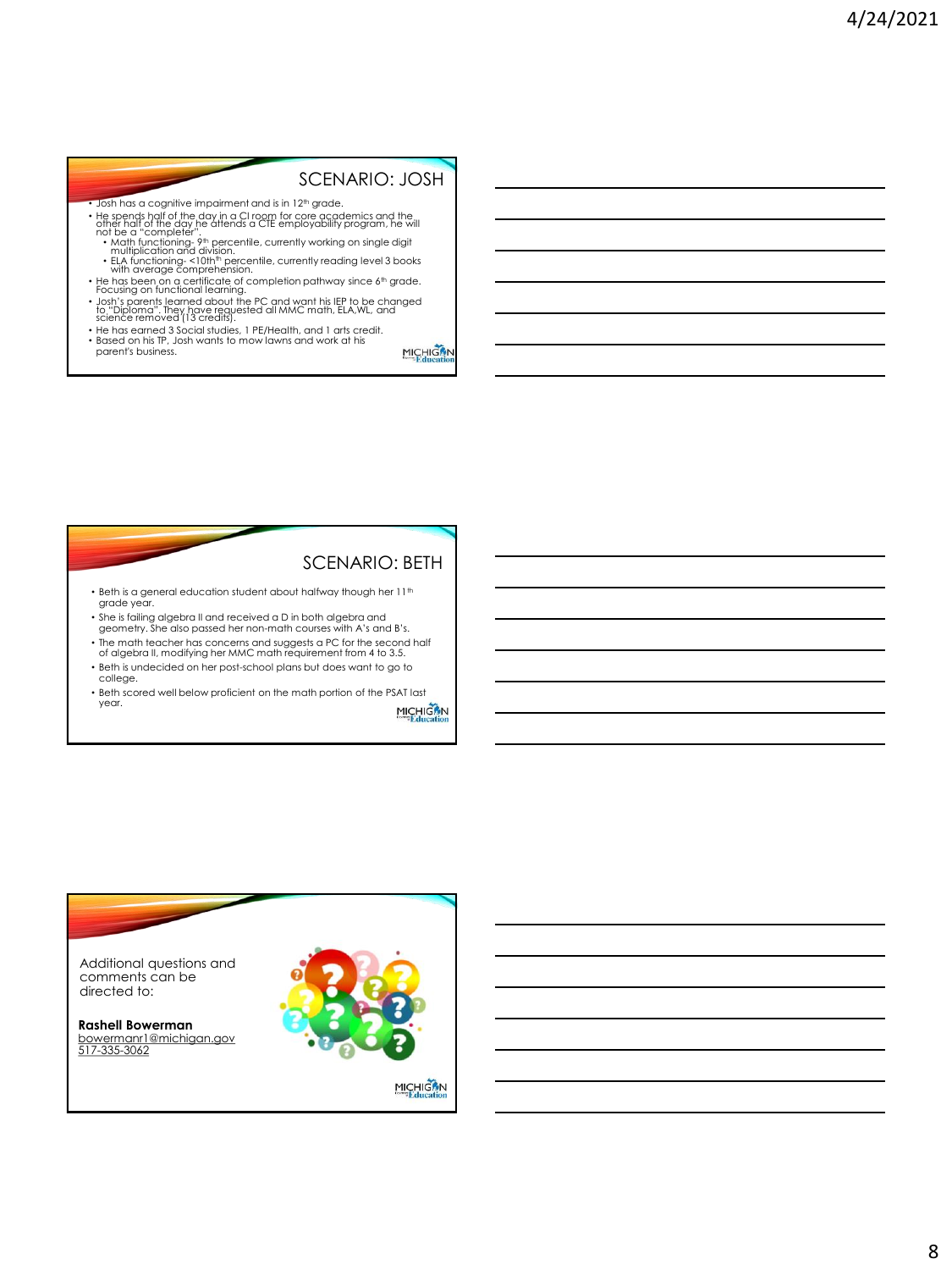

# **Disclaimer and Compliance**

The information expressed during this presentation is the opinion of the individual presenter(s) and may not reflect the opinions of<br>Michigan Alliance for Families, Michigan Alliance – PTI, Michigan Department of Education

**Compliance with Title IX**<br>Title IX of the Education Amendments of 1972 is the landmark federal law that bans sex discrimination in schools, whether it is in curricular,<br>extra-curricular or athletic activities.

Title IX states: "No person in the U.S. shall, on the basis of sex be excluded from participation in, or denied the benefits of, or be subject to<br>discrimination under any educational program or activity receiving federal a

The Michigan Department of Education (MDE) is in compliance with Title IX of the Education Amendments of 1972, as amended, 20 U.S.C. 1681<br>et esq. (Title IX), and its implementing regulation, at 34 C.F.R. Part 106, which pr

**For inquiries and complaints regarding Title IX, contact:**<br>Elizabeth Collins, Office of Career and Technical Education,<br>Nichigan Department of Education, Hannah Building,<br>608 West Allegan, P.O. Box 30008, Lansing, MI 4890

MICHIGAN<br>Education

#### **State Board of Education Members**

**State Board of Education Members** Dr. Cassandra E. Ulbrich, President Dr. Pamela Pugh, Vice President Tiffany D. Tilley, Secretary Tom McMillin, Treasurer Dr. Judith Pritchett, NASBE Delegate Ellen Cogen Lipton, Board Member Nikki Snyder, Board Member Jason Strayhorn, Board Member **Ex-Officio**

The Honorable Gretchen Whitmer, Governor Dr. Michael Rice, Chairman and State Superintendent



Michigan (Alliance for Families